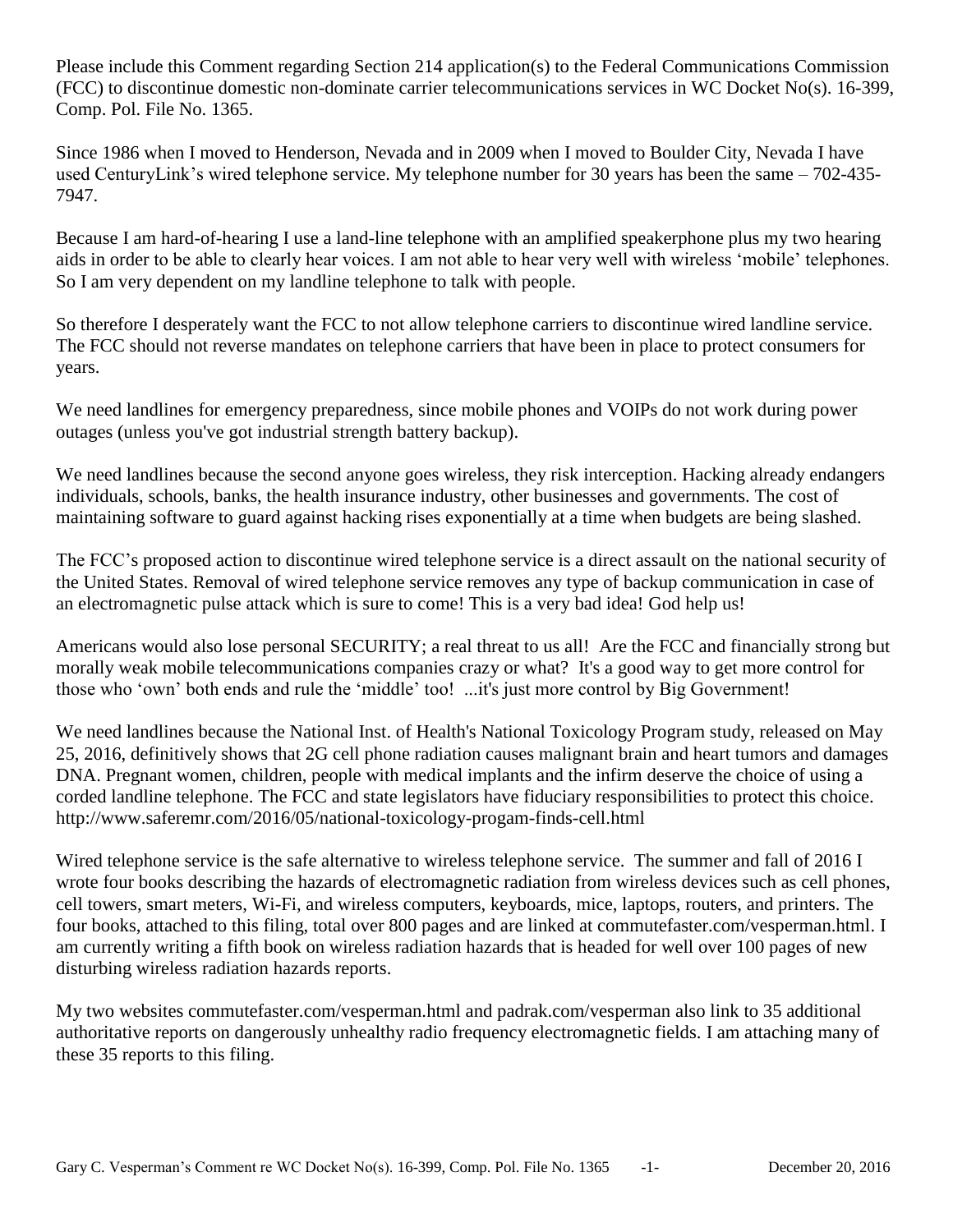People living near cell towers and Wi-Fi transmitters may be exposed to dangerously strong high-frequency electromagnetic radiation which is added to the radiation from their cell phones and wireless computers: At certain frequencies, wireless signals – far weaker than the FCC's current safety standards – pull structurally important calcium ions off of our body's cell membranes, weakening and causing them to leak.

Having its meticulously balanced systems destabilized, even slightly, by wireless triggered leakage wreaks biological chaos – subverting the integrity of the body's intricate defense mechanisms and leaving it vulnerable to all manner of damage. Many symptoms of high sensitivity to powerful radio waves can thus be explained: Leaking skin cells cause rashes, tingling, numbness, burning sensations; leaking heart cells trigger potentially life-threatening heart complications; in the inner ear, leaking cochlear cells trigger tinnitus and leaking vestibular cells cause dizziness and other symptoms of motion sickness, including nausea.

Electrohypersensitivity is similar to severe allergies to foods such as nuts.

The long list of biological malfunctions includes DNA damage, genetic changes, breakdown in intra-cell communication, protein damage, immunological function changes, reproductive system damage, decreased sperm counts, cell damage and death, brain-blood barrier leakage, brain nerve cell damage, free radical increases, melatonin decreases, possible linkage to auto-immune diseases like MS, embryonic cell damage, fetal defects, heritable birth defects, high blood pressure, diabetes, depression, insomnia, memory problems, autisms, infertility, hormonal imbalances, brain disorders, protein and peptide damage, kidney damage, brain tumors, breast cancer, Alzheimer's disease, muscle and head aches, chronic fatigue syndrome, weakened bones, and literally hundreds of potential illnesses related to leakage in cell membranes throughout the body.

Sweden already has 270,000 people who are on disability for related impairments. Millions of people in Germany complain of all kinds of nervous disorders and of a new common illness, called 'burnout syndrome'.

The International Forum on Protection from Electromagnetic Environmental Pollution subtitled "Right to Information for Citizens" learned December 5, 2016 in the 16<sup>th</sup> Century Krakow Hall of Sessions, Krakow, Poland, that responsible government, professional scientific advice and citizen participation can address the runaway explosion of electromagnetic radiation that is causing disease and death to as many as 200 million worldwide.

We are all already being injured by wireless radiation below the minimum level of detectable symptoms. About 1% of Americans may already be suffering from electrohypersensitivity. The Russians were the first to call the condition 'microwave sickness' – reversible in the early stages, lethal over time.

Two of the more comprehensive arguments for banning Wi-Fi, cell phones, and other wireless radiation devices are linked at http://wi-cancer.info/home.aspx and https://www.emfanalysis.com/new-paradigm-emf-science/.

Wireless radiation (electrosmog) from cell towers, Wi-Fi, smart meters, smart phones, wireless laptops, etc is slowly but surely causing a global medical and biological catastrophe. The bio-scientist Ulrich Warnke is more familiar with nature's electromagnetic housekeeping than most. In this paper, he shows how wise and sensitive nature was about using electrical and magnetic fields in the creation of life […]. Warnke's 47 pages long brochure is linked at

http://competence-initiative.net/KIT/wp-content/uploads/2014/09/ki\_beesbirdsandmankind\_screen.pdf.

Widespread decimation of beehives, 'bee colony collapse', due to electromagnetic pollution 'electrosmog', is a massive threat to all fruits and vegetables dependent on bee pollination.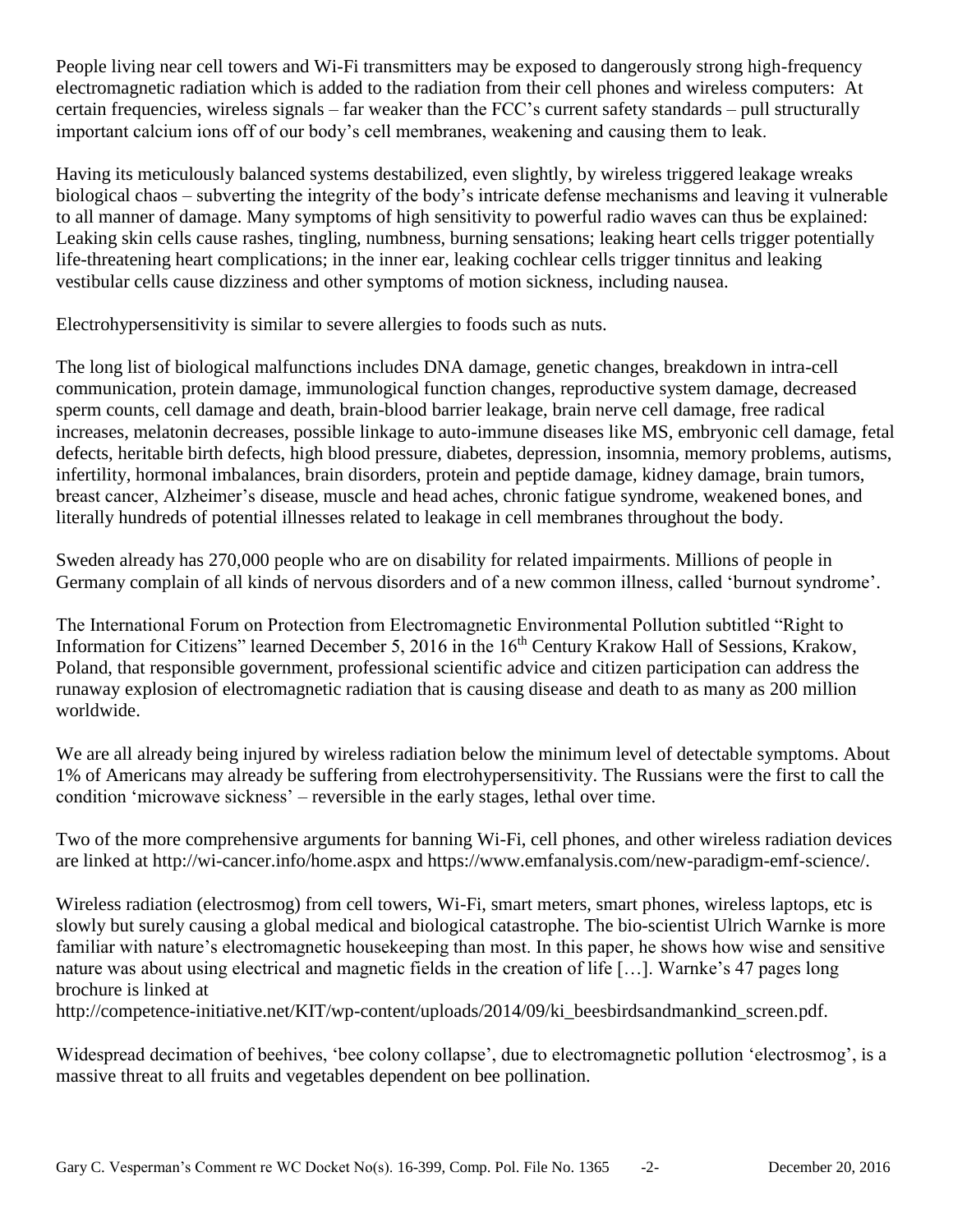Wireless radiation is also weakening reinforced concrete in buildings and other structures. All cement structures that have re-bar are subject to various electrical assaults from various sources such as high-powered transmission lines and cell phone transmitters and consequently will suffer from accelerated corrosion.

Simple theory is: Radio frequency radiation or magnetic fields will penetrate cement to some small degree and thus induce currents to flow and then the currents cause corrosion. Thus concrete structures within range of cell towers will crumble and fail much more quickly.

Canada's Hydro British Columbia power company is replacing 10,000 failing concrete poles with wooden poles. A Quebec organic pig farmer's barn structure is being adversely affected. Calgary's Bow River railroad bridge has corroded more quickly. Lille, France, has had a disastrous water tower structural failure. An overpass in Quebec has fallen down. High-frequency electromagnetic fields also affect the surfaces of Canada's Parliament.

Many large water towers are covered with many cell antennas. Radio frequency waves have been used to 'condition' water by preventing calcium build-up in pipes. Boiling the water should destroy the RF conditioning effect on the water. (If the water tank was grounded then the effect would not be too bad.)

There could be a problem with lead plumbing though, because RF conditioned water will remove the lime scale from the pipes putting the water in direct contact with the lead. The water is then free to dissolve the lead to put anyone drinking it at risk of getting lead poisoning.

Some time ago I had written to the Clark County School District (CCSD) suggesting that their students should not be exposed to toxic electromagnetic radiation from Wi-Fi, wireless laptops, smart phones, etc. The CCSD includes the Las Vegas metropolitan area and is the 5th largest school district in the nation with over 320,000 students in 357 schools and over 40,000 employees.

November 10, 2016 I received a letter from the CCSD's Instruction Unit via certified mail. They simply claim that their wireless equipment complies with "... current federal guidelines as aligned to the Federal Communications Commission requirements."

I happen to know that FCC wireless radiation equipment safety standards for specified wireless devices are based on placing devices next to a bucket of 'imitation brain juice' (salt water). If the wireless device does not heat up the imitation brain juice, the FCC in its infinite regulatory wisdom rules that the device is safe! Never mind the thousands of medical studies that have been conducted all over the world suggesting that the electromagnetic radiation from wireless devices is toxic to humans and also plants and animals.

Never mind my four books, totaling over 800 pages, on wireless hazards and my compilation of 35 wireless radiation hazards reports linked at my two aforementioned websites. Never mind the photographs shown below of cell phones adversely affecting blood cells and calves deformed by cell tower radiation.

The financially strong but morally weak mobile telecommunications companies and their allies in the US Government, particularly the Federal Communications Commission (a classic case of the metaphorical fox guarding the chicken house), are desperately trying to keep the lid on the hazards of wireless radiation in order to protect their enormous profits.

Already, Nokia is a defendant in 19 separate lawsuits filed in Washington, D.C., alleging that radio emissions from cell phones caused their brain tumors. The lawsuits allege an industry-wide conspiracy to manipulate the science and testing around emissions guidelines – and the world will be watching as this drama unfolds.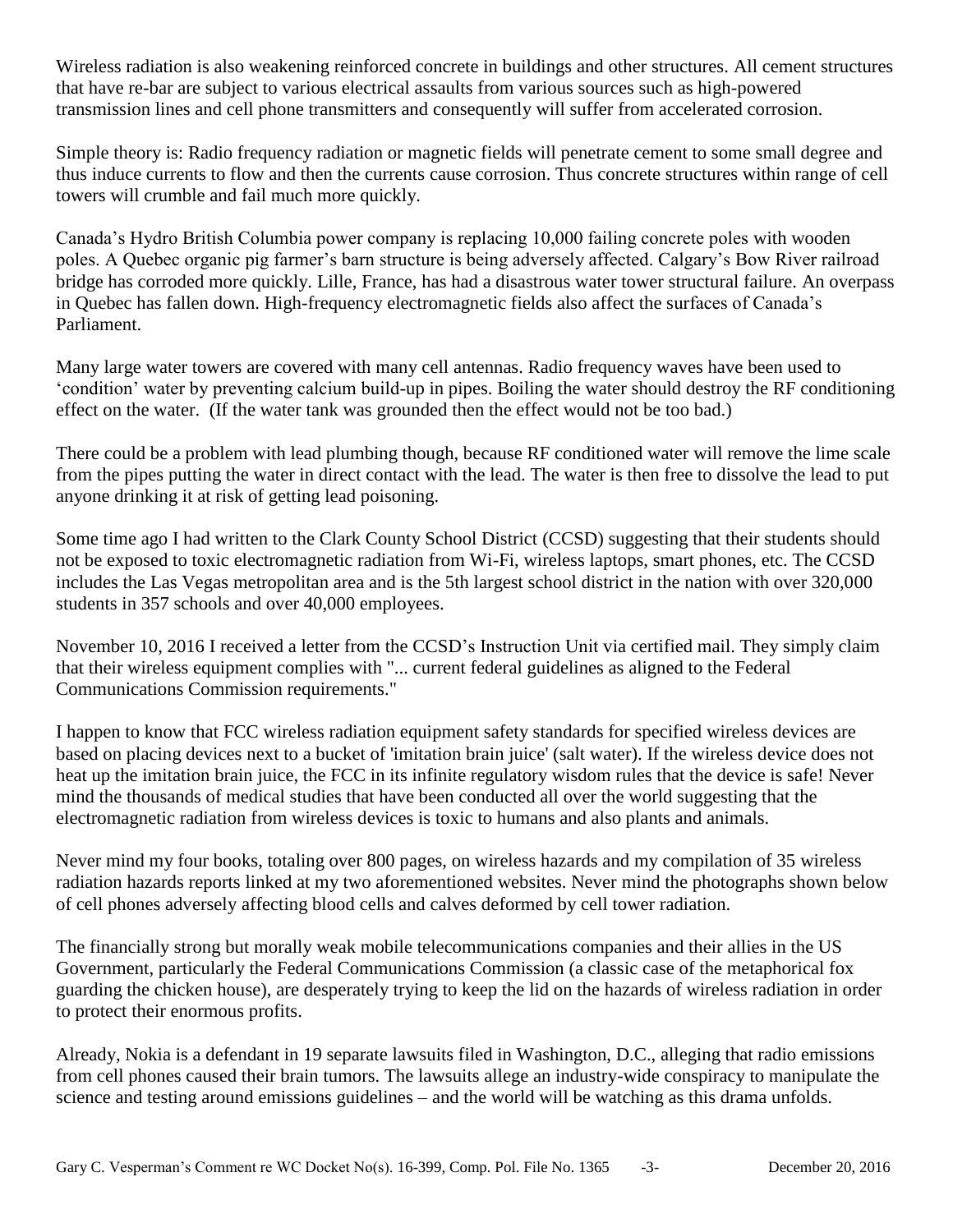Here's a video of attorney Jimmy Gonzalez addressing his city council regarding the glioma brain cancer, heart cancer, and cancer in the nerves in his hand that he believes he developed as a result of his cell phone use. He developed brain cancer at the spot where he held the phone to his head, he developed heart cancer at the spot where he stored his phone (chest pocket in his jacket), and cancer in his hand where he held his phone. He died at age 42. 9-minute video https://www.youtube.com/watch?v=DIlOVJd0lA8

The rats in the \$25 million NTP government study developed glioma brain cancer and Schwannoma heart cancer too. http://biorxiv.org/content/early/2016/05/26/055699.full.pdf+html

Genes are also susceptible to wireless telecommunications device radiation. The German report "How Susceptible Are Genes to Mobile Phone Radiation? State of the Research – Endorsements of Safety and Controversies – Self-Help Recommendations" thoroughly examines the genetic implications of mobile phone radiation. "Franz Adlkofer considers the endorsement of safety by the German Mobile Telecommunication Research Programme the result of wishful thinking, which ignores the scientific facts." This 64 pages long brochure is linked at

http://competence-initiative.net/KIT/wp-content/uploads/2014/09/ki howsusceptiblearegenes screen.pdf

It is readily apparent that the endorsement of safety by the US Federal Communications Commission is also the result of wishful thinking, which also ignored the scientific facts.

My book "Possible Hazards of Cell Phones and Towers, Wi-Fi, Smart Meters, and Wireless Computers, Printers, Laptops, Mice, Keyboards, and Routers Book Four" (linked at commutefaster.com/vesperman.html) includes over a dozen appalling reports of suppression of research and reports of harmful medical and biological effects from wireless radiation.

The insurance companies refuse to insure against the ultra-high risks associated with wireless telecommunications devices. Insurance companies are already modeling the cost of a brain cancer epidemic 2020-2030! It seems reasonable to expect that lawsuit settlements will become so expensive that wireless telecommunications device manufacturers will eventually cut their losses and give up making and selling wireless telecommunications devices.

All parents of CCSD students should be deeply disappointed that the people at the CCSD's Instruction Unit have chosen to cowardly stand behind buckets of imitation brain juice, via certified mail (!), instead of intelligently discussing point by point some of the many arguments against exposing their students (and employees) to dangerously toxic wireless radiation.

The bottom line is that all of us should minimize exposure to wireless radiation as much as possible. Children should especially not play with smart phones and be exposed to Wi-Fi and wireless computers in their schools. Some 'EMF refuges' dub Christmas gifts of smart phones to children as 'gifts of cancer'.

A small but increasing percentage of the population already have EHS (electromagnetic hypersensitivity). No one is born with EHS. Everyone with EHS tells the same story – they spent a lot of time around wireless radiation with no problems for a period of time. Then one day, something happens suddenly and then EHS is triggered.

Common EHS symptoms are headaches, tinnitus, sleeping problems, concentration and memory problems, nosebleeds, extreme thirst, pain in the hands/ears hot when using cell phone, bad allergies, skin rashes, digestive problems including heartburn and stomach pains, neurological problems including anxiety and panic attacks, heart palpitations, strong fatigue, and appetite loss.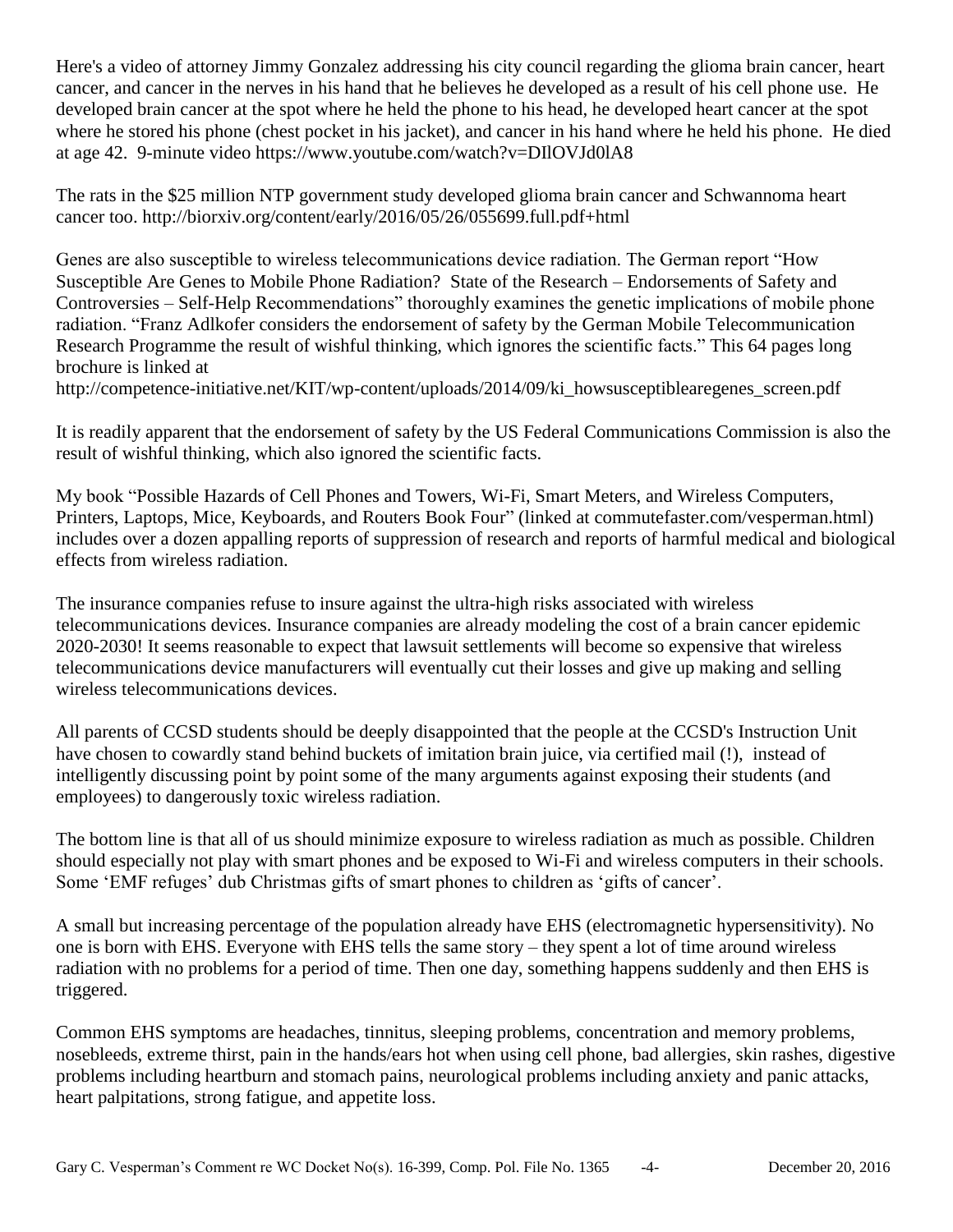Myriad symptoms of radiation poisoning can be induced at exposure levels hundreds, even thousands of times lower than current standards permit. Russia's public exposure standards are 100 times more stringent than United States standards because Russian scientists have consistently shown that, at U.S. exposure levels, humans develop pathological changes in heart, kidney, liver and brain tissues, plus cancers of all types.

Page 12 of "Possible Hazards of Cell Phones and Towers, Wi-Fi, Smart Meters, and Wireless Computers, Printers, Laptops, Mice, Keyboards, and Routers Book Two", linked at padrak.com/vesperman and commutefaster.com/vesperman.html, displays these images:

**Images of Red Blood Cells, etc Affected by Electromagnetic Wireless Radiation**

See pages 16, 17, 24, 25, 27, 28, 30, 32, 76, 77, 78 and 162. Examples:



Red Blood Cells Before and After a 90-Second Cell Phone Call



*The amount of radiation penetration of a skull for an adult, a 10 year-old child, and a five-year-old child.*







Disrupted red blood cell intercellular communication occurs within minutes of exposure to information carrying radio waves. Red blood cells must be able to sense the location of other blood cells to avoid clumping. Slide at left: prior to cell phone exposure – red cells are functional. Slide at right: after five minutes on a cell phone – red cells are clumped and non-functional.